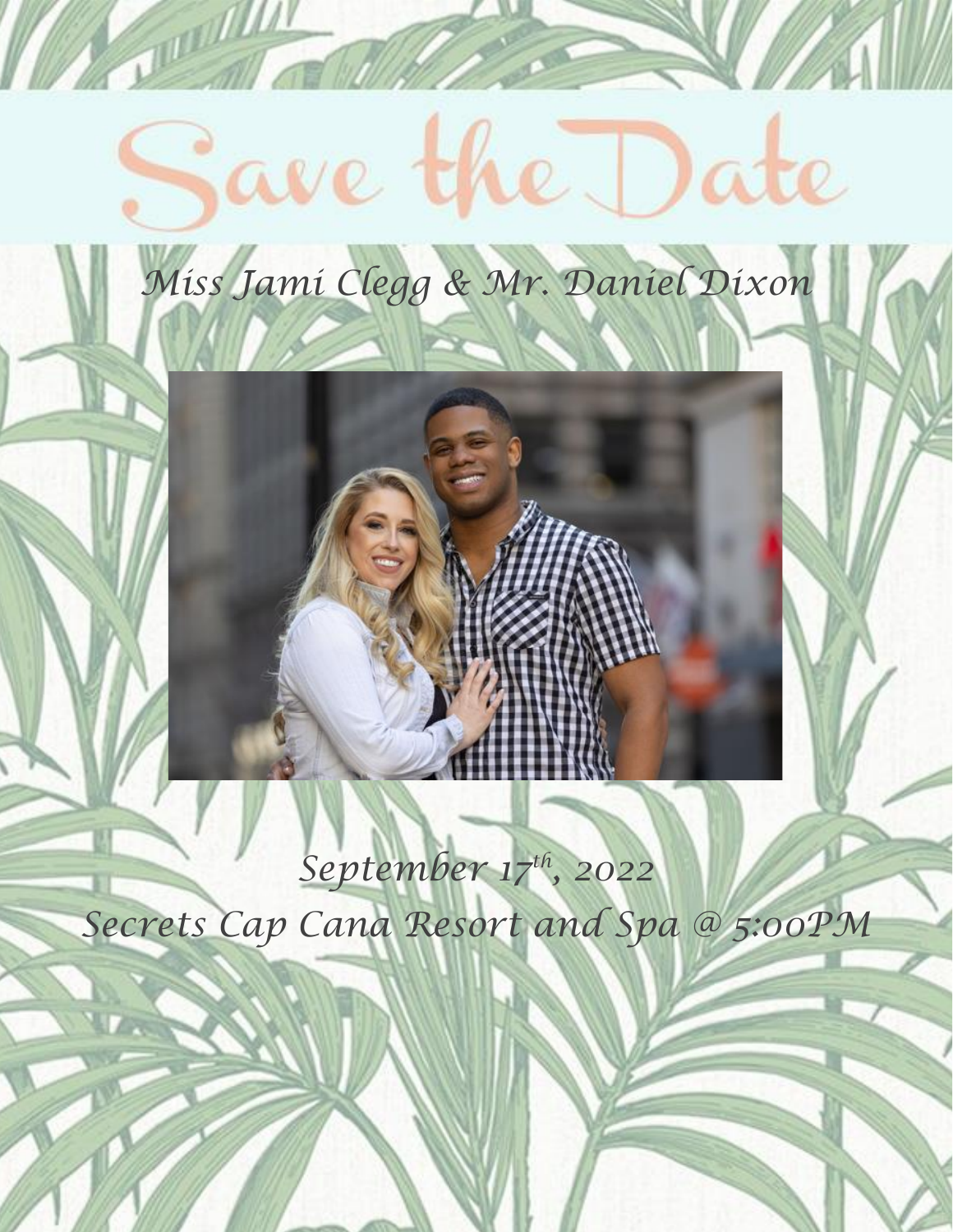# **TO RESERVE YOUR ROOM – CLICK HERE:** <https://www.beachbumvacations.com/reservations>

To Receive Group Rates and Ensure Room Availability **Please reserve your room by June 7th, 2022**

**\*\*\*After you click on the link above and fill out the reservation form, our travel concierge, Beach Bum Nikki, will contact you directly and answer any questions you may have PRIOR to charging your card for your deposit. Please feel free to enter questions/requests on the comments section on the form.**

Our wedding travel concierge is Nikki Bond

\_\_\_\_\_\_\_\_\_\_\_\_\_\_\_\_\_\_\_\_\_\_\_\_\_\_\_\_\_\_\_\_\_\_\_\_\_\_\_\_\_\_\_\_\_\_\_\_\_\_\_\_\_\_\_\_\_\_\_\_\_\_\_\_\_\_\_\_\_\_\_\_\_\_\_\_\_\_\_\_\_\_\_\_\_\_\_\_\_\_\_\_\_\_\_\_\_\_\_\_\_\_\_\_\_\_\_\_\_\_\_\_\_\_\_\_\_\_\_\_\_\_\_



Travel the WORLD with US Phone: 1-877-943-8282 Ext 31 Email: Nikki@beachbumvacation.com **For a faster response time, please email Nikki. Bookings must be made via our online form at [www.beachbumvacations.com/reservation](http://www.beachbumvacations.com/reservation) to ensure accuracy. Reservations cannot be made via phone.**

**Rates below are all inclusive and are reserved only for guests of Jami and Daniel's Wedding!** Jami and Daniel have blocked off rooms for their wedding guests. They would like to encourage all their guests to book with Beach Bum Vacation. You must book your room directly with **Beach Bum Nikki** to ensure that you will receive wedding guest rates, be included on the guest list, all your travel arrangements are taken care of and you will be included in all events for the wedding.

### **Space is limited so make sure to reserve your room early!**

### **ALL-INCLUSIVE & ALL RATES ARE PER PERSON**

**Secrets Cap Cana Resort and Spa (adults only)**

Travel Window September 15th -20, 2022, minimum 3-night stay required

**JUNIOR SUITE TROPICAL VIEW:** Tropical View. Full bathroom with two rain showers and water closet. Furnished balcony with a soaking tub. Maximum occupancy: 3 guests. Bedding requests are not guaranteed.

| Occupancy     | Single Double Triple            |  |
|---------------|---------------------------------|--|
| 3-Night Price | $$915.48$   \$585.04   \$582.44 |  |

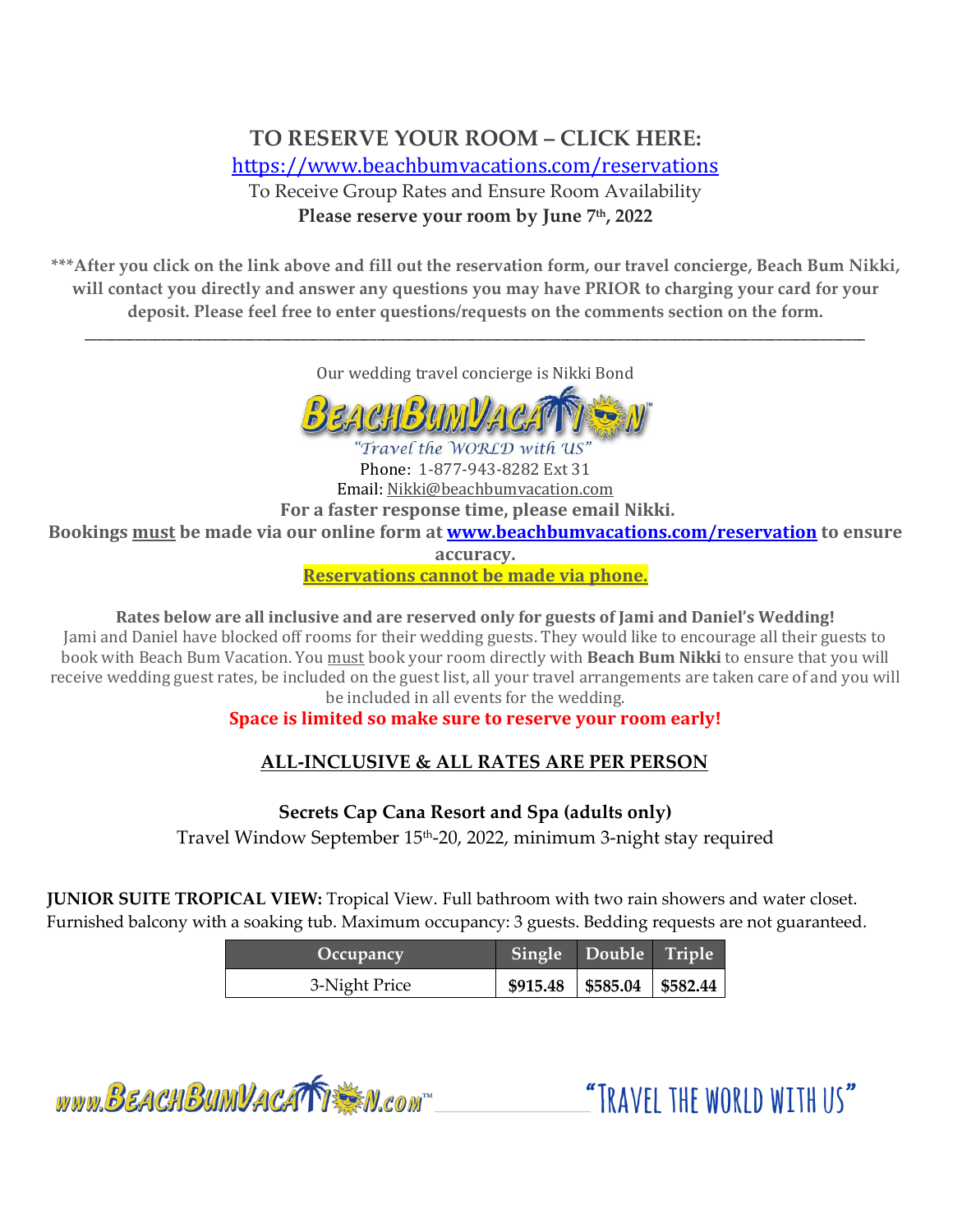| 4-Night Price | $$1209.64 \mid $769.05 \mid $765.59$   |  |
|---------------|----------------------------------------|--|
| 5-Night Price | $\mid$ \$1503.80   \$953.06   \$948.74 |  |

**JUNIOR SUITE POOL VIEW:** Pool View room, Full bathroom with two rain showers and water closet. Furnished balcony with a soaking tub. Maximum occupancy: 3 guests. Bedding requests are not guaranteed.

| Occupancy     | Single    | Double Triple |          |
|---------------|-----------|---------------|----------|
| 3-Night Price | \$962.13  | \$612.25      | \$609.66 |
| 4-Night Price | \$1271.84 | \$805.33      | \$801.88 |
| 5-Night Price | \$1581.55 | \$998.41      | \$994.09 |

**JUNIOR SUITE PARTIAL OCEANVIEW:** Partial Ocean View room, Full bathroom with two rain showers and water closet. Furnished balcony with a soaking tub. Maximum occupancy: 3 guests. Bedding requests are not guaranteed.

| Occupancy     | Single    | Double    | <b>Triple</b> |
|---------------|-----------|-----------|---------------|
| 3-Night Price | \$1004.89 | \$639.46  | \$636.87      |
| 4-Night Price | \$1328.86 | \$841.61  | \$838.16      |
| 5-Night Price | \$1652.82 | \$1043.77 | \$1039.45     |

**JUNIOR SUITE OCEAN VIEW:** Ocean View Room, Full bathroom with two rain showers and water closet. Furnished balcony with a soaking tub. Maximum occupancy: 3 guests. Bedding requests are not guaranteed.

| Occupancy     | Single    | Double    | Triple    |
|---------------|-----------|-----------|-----------|
| 3-Night Price | \$1047.66 | \$666.67  | \$664.08  |
| 4-Night Price | \$1385.87 | \$877.90  | \$874.44  |
| 5-Night Price | \$1724.09 | \$1089.12 | \$1084.80 |

#### **WHAT'S INCLUDED?**

Accommodations as selected, taxes, all meals, unlimited alcoholic & non-alcoholic beverages, in-room mini-bar, with beer, water, soft drinks (re-stocked once a day), daily& nightly activity programs, non-motorized water sports, live music & shows, fitness center, taxes and gratuities all included.

\*Please fill in the Reservation Form at [www.beachbumvacation.com/reservation](http://www.beachbumvacation.com/reservation) with information as it appears on your passport to secure your room and celebrate with Jami and Daniel! \*\*\*\*\*All reservations MUST to be made by **June 7th, 2022**. \*\*\*\*\*

www.BEACHBUMVACATTEN.com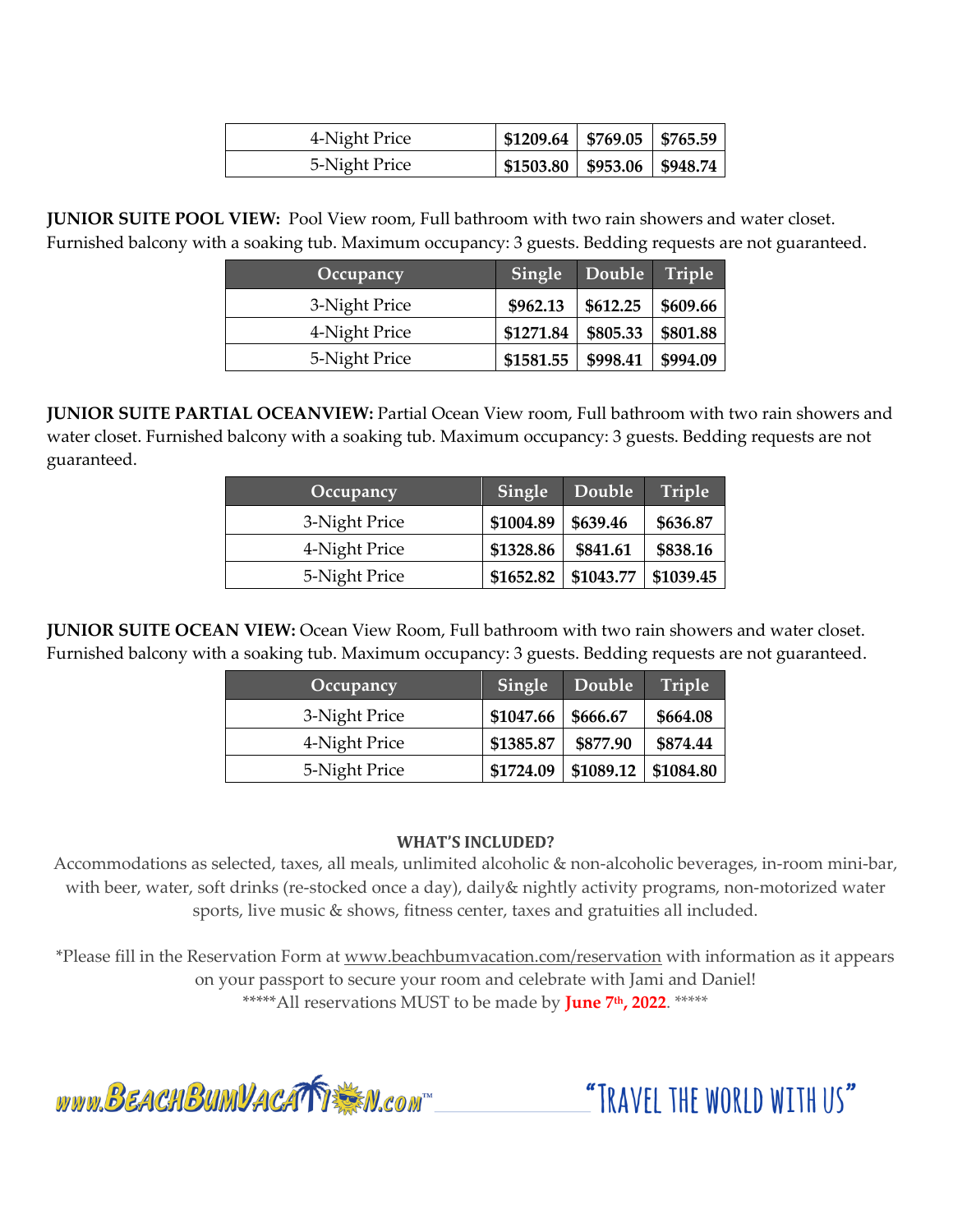**After this date, all rooms that aren't booked will be released back to the resort; anyone wishing to book after rooms are released will be accommodated based upon the resort's availability.** 

## **\*\*\* Process of Booking** \*\*\*

❖ Determine your travel dates & who you'll be sharing a room with then click on the secure Reservation Link and fill in your information: \*RESERVATION link:<https://www.beachbumvacation.com/reservation/>

This form will ask for your credit card info, but Beach Bum Nikki will contact you via email to verify all details and amount before anything is charged to your card. ☺ Deposits will not be processed until you confirm your reservation details with Nikki via email.

- ❖ If you have frequent flyer miles or airline credit vouchers Nikki is NOT able to book your flight. You must do so on your own.
	- ❖ Determine if you want travel protection. It's highly recommended! CANCEL FOR ANY REASON TRAVEL INSURANCE is currently available at a promotional rate of \$125-\$229 per person.

### ❖ **DOWN PAYMENT OPTIONS:**

1) Room Only: It's just \$150 per person to book just the room.

2) Room with insurance: It's just \$150 per person + the cost of insurance

3) Room and flights without insurance: It's \$150 per person + total airfare cost.

4) Room and flights with insurance: It's just \$150 per person + the cost of insurance+ the full cost of airfare.

After you have paid your deposit, you can make payments at any time for any amount as long as your paid in full by **June 27<sup>th</sup>, 2022**. There is a \$25 late fee per person if payment is made after June 27<sup>th</sup>, 2022 and may result in cancellation of reservation. If your balance is not paid by June 27th, 2022, your reservation will be subject to cancellation, and you will not receive a refund on the money paid.

www.BEACHBUMVACATTE M.com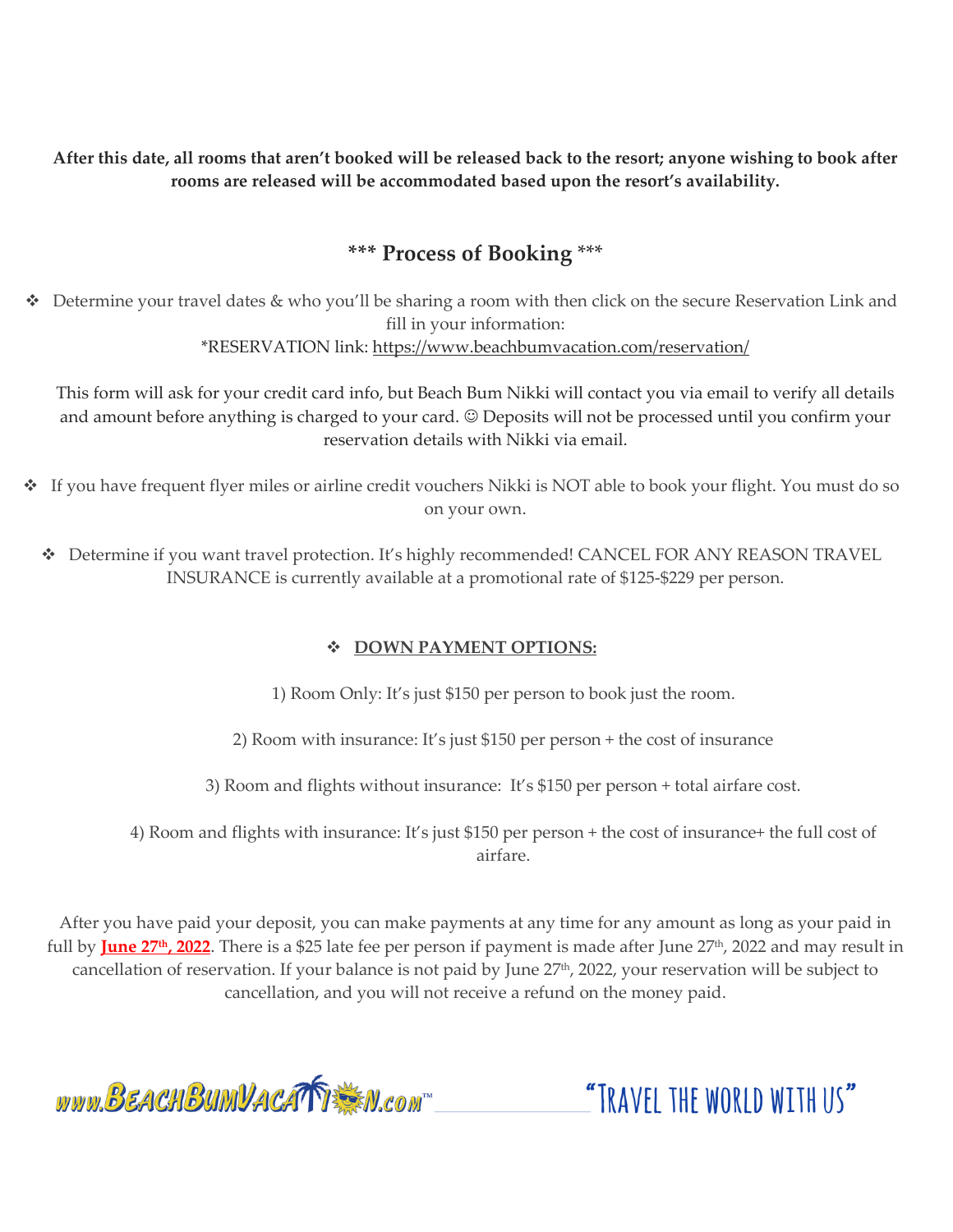#### **\*\*\*The sooner you book your room the more time you have to pay it off! \*\*\***

Once you place your reservation and your payment has been applied you will receive a confirmation invoice/itinerary for your trip!

### **\*\*\* Important Travel & Booking Information \*\*\***

When should I book? As soon as possible for the best flight schedules and perks for being a part of Jami and Daniel's wedding group!

\*IMPORTANT! -- Airfare WILL fluctuate depending on availability at time you make your reservation, please make your payment with Nikki as soon as possible to ensure the lowest rate and best flight time options.

Who should I ask for when making my reservation? All reservations must be made directly through Nikki at Beach Bum Vacation. [www.beachbumvacation.com/reservation](http://www.beachbumvacation.com/reservation)

**Payment policy: In order to guarantee your room, the full payment must be received by June 27th , 2022.** Beach Bum Vacation's insurance policy will cover your airfare 100% if booked through Beach Bum Vacation. Airfare booked separately is not covered.

#### Visa, MasterCard, American Express and Discover are also accepted.

What travel documents will I need? You will need a valid passport in order to travel to Cancun, no exceptions. If you do not have a passport apply for one ASAP!

You will need to indicate on the form if you accept or decline TRIP INSURANCE.

PLEASE NOTE: You will need to indicate on the form if you accept or decline TRIP INSURANCE. Insurance CANNOT be added after payment is made. Insurance is due at the time of making the reservation along with the down payment. Trip Insurance is highly recommended due to the recent crisis. Optional insurance ranges between \$125-229 per person.

Special Needs: Please specify if anyone in your party meets any of the following criteria: (1) holds frequent flyer miles (2) is hearing or vision impaired (3) has dietary restrictions (4) needs a wheelchair (5) is diabetic (6) is highly allergic.

www.BEACHBUMVACATTEN.com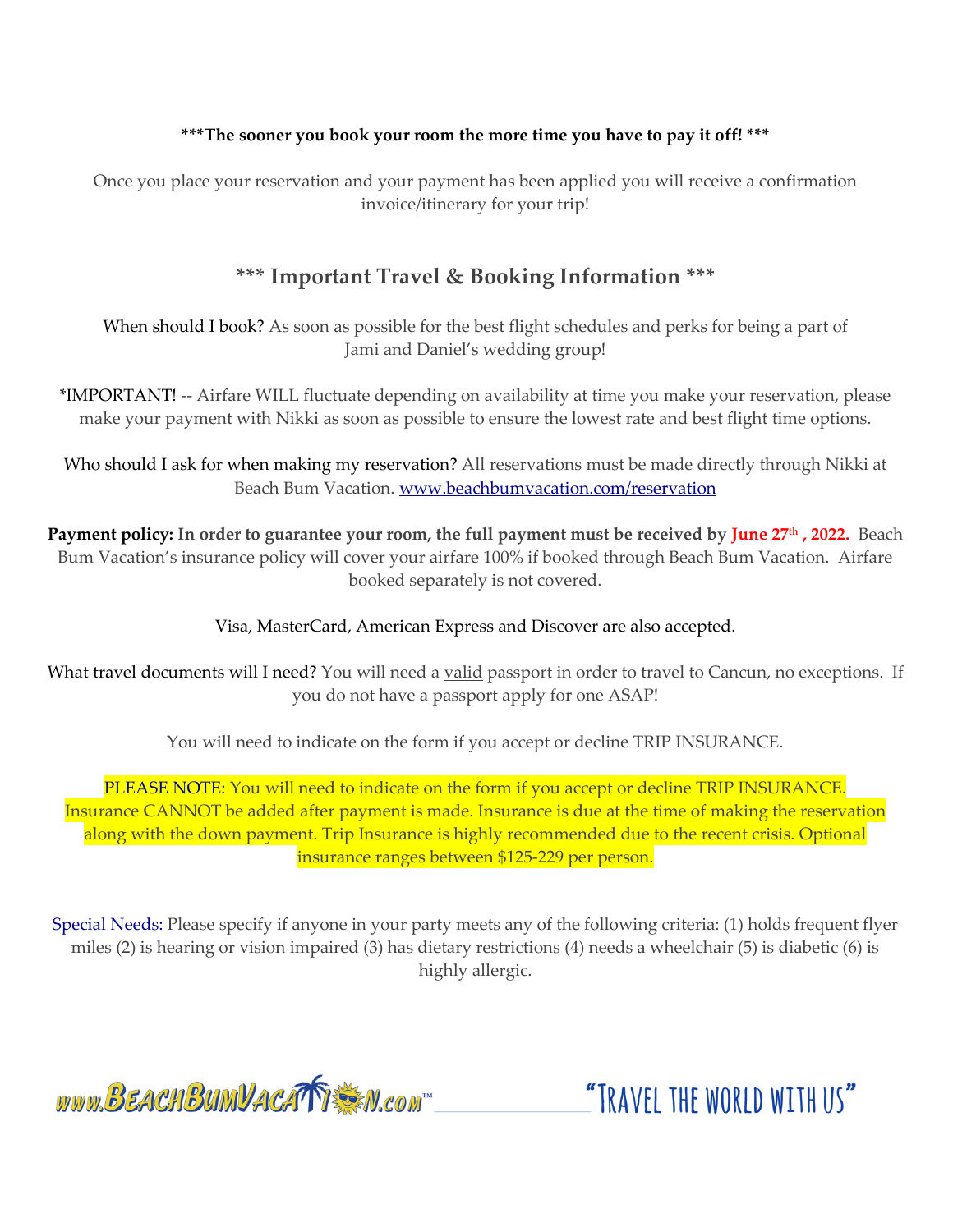## **CANCELLATION POLICY:**

| Once reservation is made up to June 7 <sup>th</sup> , 2022                                                     | \$150 cancellation penalty per person |  |
|----------------------------------------------------------------------------------------------------------------|---------------------------------------|--|
| June $8th$ , 2022-onward                                                                                       | 100% nonrefundable                    |  |
| The purchase of travel protection insurance will cover all these penalties in the event you need to<br>cancel. |                                       |  |

*The aforementioned is person or room canceling (so if 1 person within the room cancels these same rules apply for that person). Regarding Airline tickets – if Beach Bum Vacation booked your tickets - they are 100% not refundable and subject to individual airline penalties/fees. Insurance covers these penalties for individuals making reservations within the group – if they have purchased insurance. Insurance does NOT cover the group contract, only individuals.* 

*Group Reservations have different terms and cancellation policies than individual reservation. All reservations made within a group must comply with the stipulated cancelation policy agreed for each group.*

*If you do not have insurance – natural disasters (such as hurricanes), cancelations for ANY reason (medical/personal emergencies, Covid-19, cancelation of the wedding, etc.) do not relieve them from these penalties. ONLY the Travel Insurance will help with coverage.*

# **Frequently Asked Questions:**

-Currency: USDs are accepted in Punta Cana so there is no need to exchange your currency.

-Clothing: some restaurants require men to wear long pants, shirt with collar & closed toe shoes.

-Airport: you must arrive at the airport two hours prior to flight departure time.

- Weather: The average temperatures in Punta Cana during the month of September are highs in the 80's and lows in the 70's.

-Passport: go to your local post office and request passport forms, instructions will be provided. It takes approximately 4-6 weeks for processing. Cost is approx. \$140.

-Frequent Flyer: in the event you would like to use your frequent flyer miles you will need to contact the airline directly but make sure you email Nikki@beachbumvacation.com your flight itinerary so she may arrange for your airport transportation to & from the resort.

www.BEACHBUMVACATTEN.com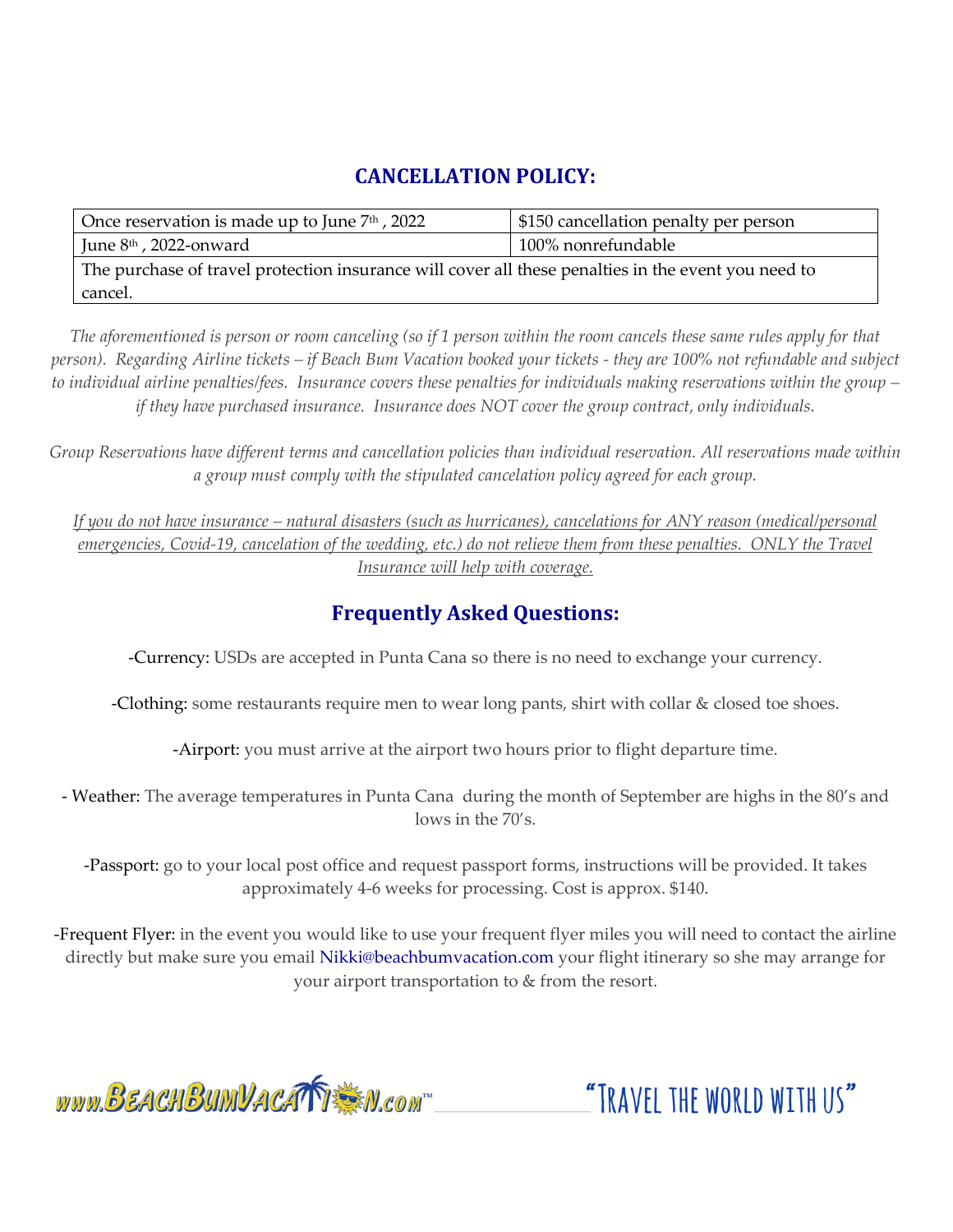We hope you can join us!  $\sim$  Jami and Daniel



Resort information:

<https://www.beachbumvacation.com/savethedate/secretscapcana>